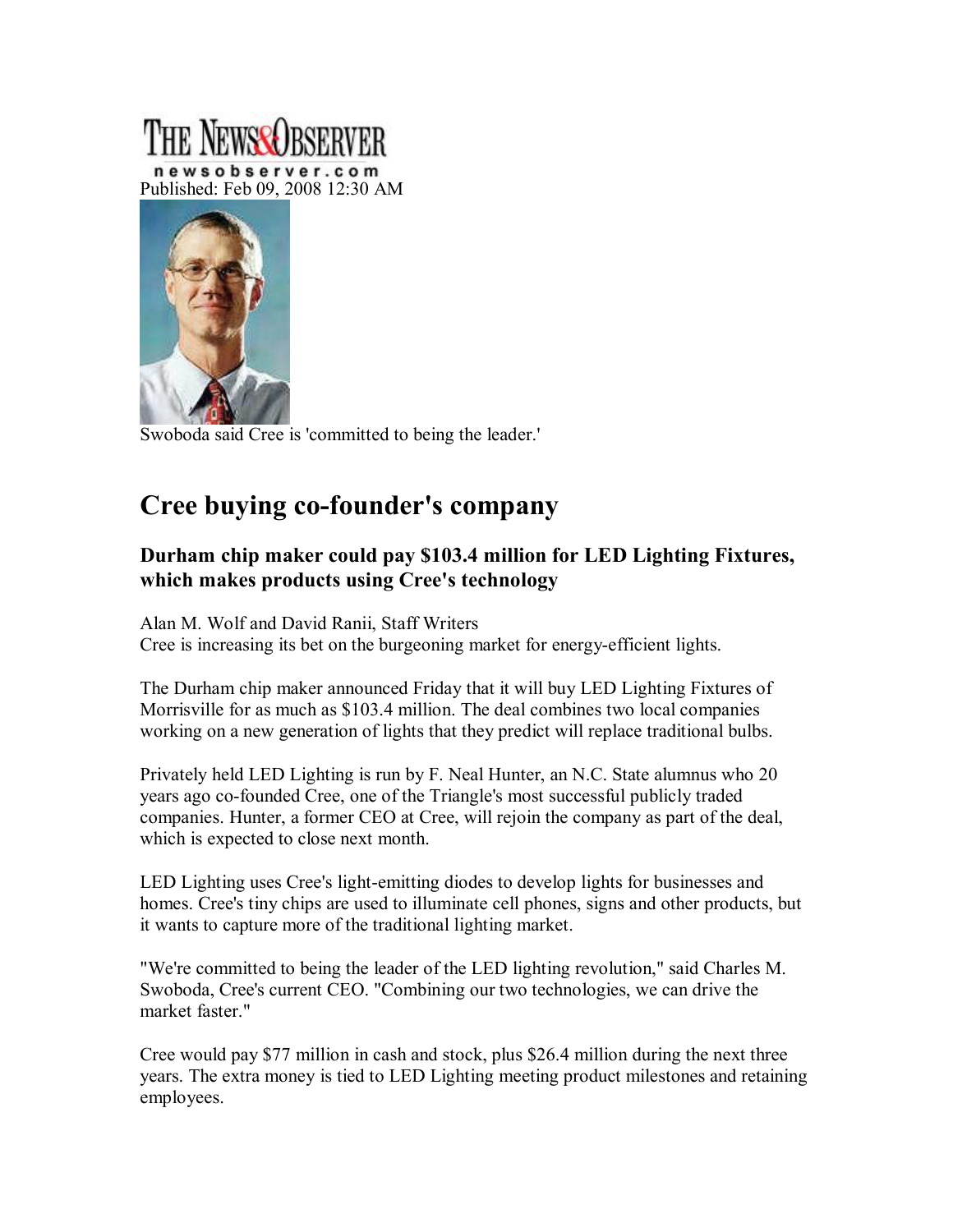Hunter "and his entire team are key to making this successful," Swoboda said. No jobs will be eliminated, he said.

Cree approached LED Lighting about an acquisition a couple of months ago after noticing the traction the company was gaining in the marketplace, said Cynthia Merrell, chief financial officer at LED Lighting. Merrell previously was Cree's finance chief.

Merrell noted that LED Lighting introduced its first lighting product in August and generated \$2 million in sales in its first four months. In the fall, the company's light fixture won the "2007 Lighting for Tomorrow" competition run by the U.S. Department of Energy and American Lighting Association.

"Cree just saw that momentum building," Merrell said.

LED Lighting was approached by other lighting companies and had serious talks with some, Merrell said. She declined to identify the suitors.

"It's very helpful to have a company with a lot of cash and very financially savvy behind you," Merrell said of being acquired by Cree. "This gives you unlimited growth potential."

Buying LED Lighting will add \$1 million to Cree's revenue for the current quarter and \$30 million in revenue during the fiscal year that starts in June. Cree reported \$394 million in revenue in its last fiscal year.

"I was concerned that might be overpaying, but the numbers don't suggest they are," said Jay Mullins, vice president of the D.L. Carlson Investment Group in New Hampshire, which owns 710,000 Cree shares. "They're buying attractive technology, and it bolsters their position in the market."

Cree's shares rose 42 cents to \$32.22 Friday. The stock has nearly doubled in the past year.

Lawmakers and regulators are embracing environmentally friendly lighting to combat the threat of global warming. That trend is expected to increase global demand for LED lights, which use a fraction of the energy consumed by traditional bulbs.

But LEDs remain a risky bet. They are more expensive than options such as compact fluorescent bulbs. And they are not widely available to consumers.

Another possible downside of the deal is that Cree would compete with its own customers in the lighting-fixture business.

But Cree and LED Lighting are developing better -- and brighter -- lights that can be used with existing sockets, said analyst Andrew Huang of American Technology Research. Rivals are focused on lights that aren't compatible with traditional sockets.